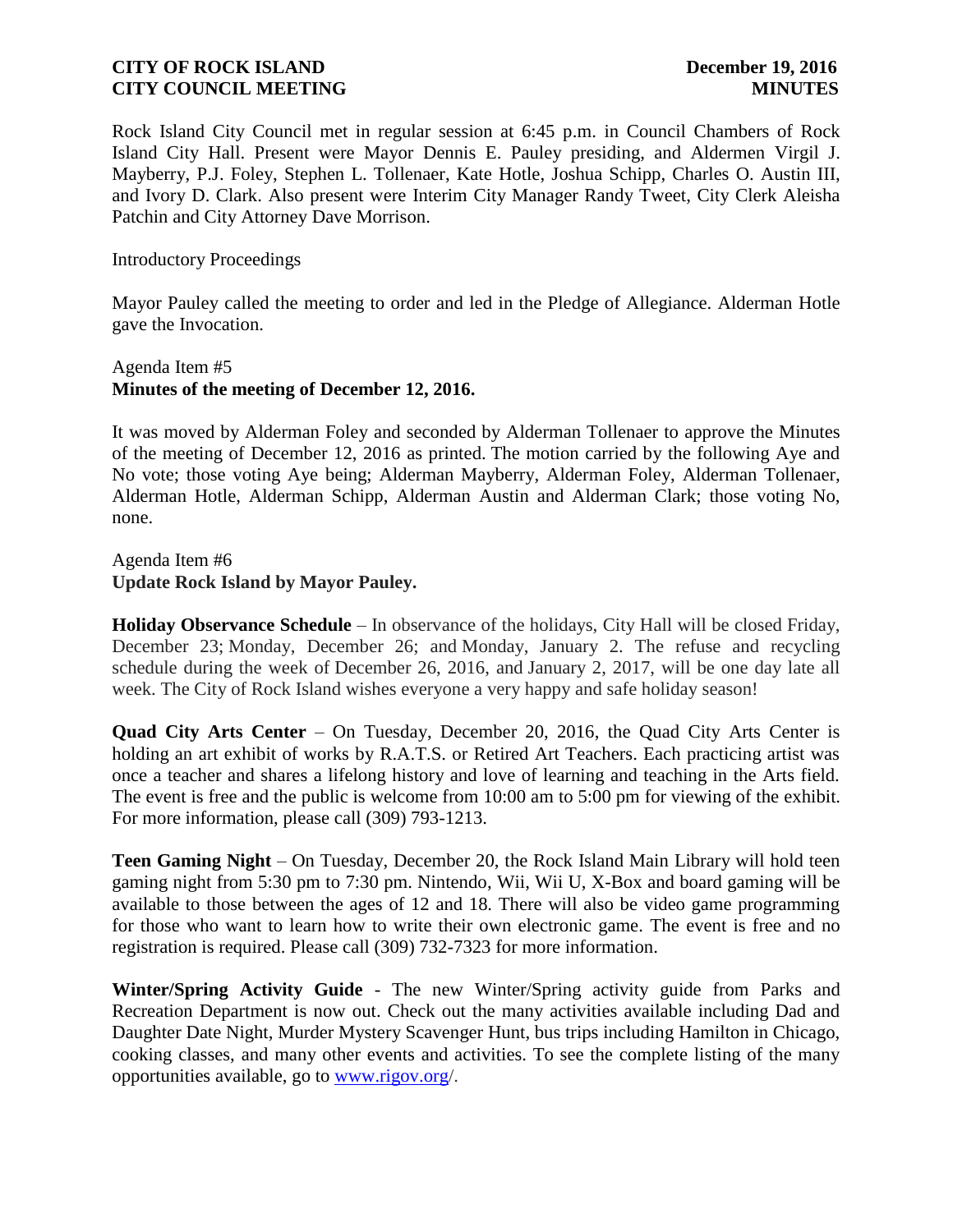**Bald Eagle Days** –Join thousands of residents and visitors as they turn out for Bald Eagle Days at the Quad City Expo Center on Friday, January 6, 2017 from 4:00 to 8:00 pm, Saturday, January 7, from 10:00 am to 8:00 pm and Sunday, January 8, from 10:00 am to 5:00 pm. This year's show includes Jim Nesci's Cold Blooded Creatures and many other activities, booths and vendors. Tickets are \$6 for adults, \$1 for kids between ages 6 and 15 and kids under 6 are free. Great fun and value for the whole family.

#### Agenda Item #7

# **A Special Ordinance amending Chapter 16 of the Code of Ordinances by establishing a waste water rate increase of 3% effective January 1, 2017.**

It was moved by Alderman Tollenaer and seconded by Alderman Schipp to consider, suspend the rules and pass the ordinance. The motion carried by the following Aye and No vote; those voting Aye being; Alderman Mayberry, Alderman Foley, Alderman Tollenaer, Alderman Hotle, Alderman Schipp, Alderman Austin and Alderman Clark; those voting No, none.

#### Agenda Item #8

**An Ordinance authorizing the submission of applications to establish an enterprise zone encompassing contiguous portions of the Cities of Moline, East Moline and Silvis and the County of Rock Island and the Village of Milan pursuant to an intergovernmental agreement between the County of Rock Island and the Cities of Moline, East Moline and Silvis, the Village of Milan, Illinois and the City of Rock Island.** 

It was moved by Alderman Clark and seconded by Alderman Tollenaer to consider, suspend the rules and pass the ordinance.

Discussion followed. Alderman Schipp requested as a procedural matter, that the vote on Agenda Item #8, the Ordinance, be done after the vote on the intergovernmental agreement, Agenda Item #12. Aldermen Clark and Tollenaer withdrew their motion and second. Please refer to Item #8 after Item #12 on the agenda.

### Agenda Item #9 **Claims**

It was moved by Alderman Austin and seconded by Alderman Schipp to accept the following reports and authorize payments as recommended. The motion carried by the following Aye and No vote; those voting Aye being; Alderman Mayberry, Alderman Foley, Alderman Tollenaer, Alderman Hotle, Alderman Schipp, Alderman Austin and Alderman Clark; those voting No, none.

a. Report from the Public Works Department regarding payment #3 and final in the amount of \$11,144.97 to Centennial Contractors of the Quad Cities, Inc. of Moline, IL for the 45th Street Reconstruction: 23rd Avenue to 24th Avenue Project for services provided from July 10, 2016 through October 22, 2016.

b. Report from the Public Works Department regarding payment #1 in the amount of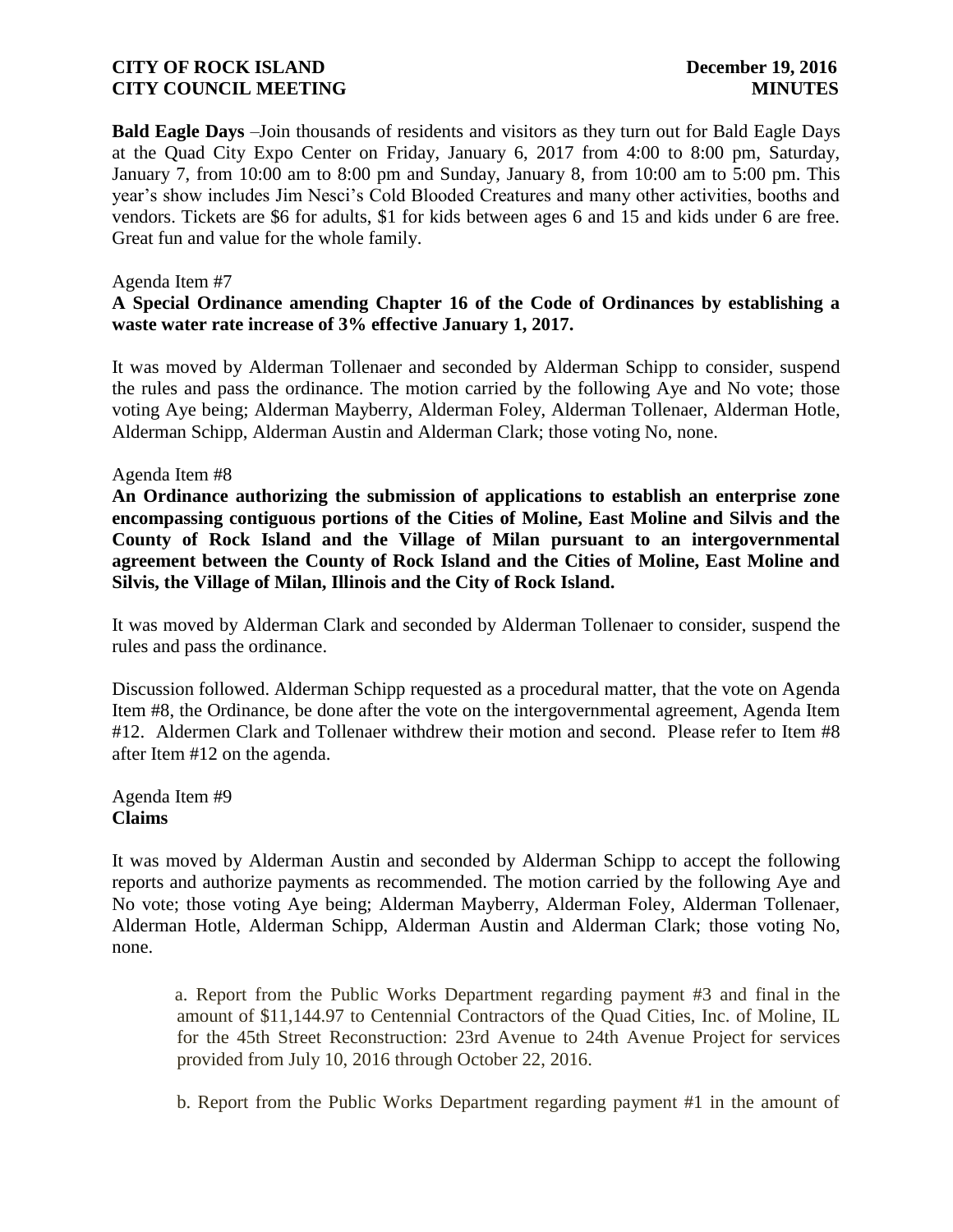\$107,830.28 to Tri City Blacktop Inc. of Bettendorf, IA for Seal Coat Program for services provided from March 15, 2016 through December 9, 2016.

c. Report from the Public Works Department regarding payment #7 and final in the amount of \$31,964.68 to Valley Construction Company of Rock Island, IL for 11th Street Improvements at 47th Avenue for services provided from July 19, 2016 through December 5, 2016. This payment covers work on the entrance into Blackhawk Commons, landscaping and fencing.

d. Report from the Public Works Department regarding payment #2 and final in the amount of \$60,910.51 to Langman Construction Inc. of Rock Island, IL for the 2016 Catch Basin and Manhole Program for services provided from June 17, 2016 through December 8, 2016.

e. Report from the Public Works Department regarding payment #5 in the amount of \$12,616.58 to Otto Baum Company, Inc. of Morton, IL for the Rock Island Pump Station Tuck Pointing Project for services provided through November 16, 2016.

f. Report from the Public Works Department regarding payment #13 and final in the amount of \$200,523.72 to Centennial Contractors of the Quad Cities, Inc. of Moline, IL for the 2015/2016 Sidewalk and Pavement Patching Program for services provided from September 29, 2016 through December 8, 2016.

g. Report from the Public Works Department regarding payment in the amount of \$13,281.33 to Valley Construction Company, Inc. of Rock Island, IL for an emergency storm sewer repair at 111 20th Street.

# Agenda Item #10 **Claims for the week of December 9 through December 15 in the amount of \$1,288,967.94.**

It was moved by Alderman Schipp and seconded by Alderman Tollenaer to allow the claims. The motion then carried by the following Aye and No vote; those voting Aye being; Alderman Mayberry, Alderman Foley, Alderman Tollenaer, Alderman Hotle, Alderman Schipp, Alderman Austin and Alderman Clark; those voting No, none.

### Agenda Item #11

**Report from the Police Department regarding a proposal from Taser International for 25 body worn cameras in the amount of \$505,750.00 and the purchase of 25 tactical helmets from a vendor to be determined in an amount not to exceed \$18,500.00.**

It was moved by Alderman Foley and seconded by Alderman Hotle to approve the proposal and purchase as recommended and authorize the City Manager to execute the contract documents.

Discussion followed. Mayor Pauley asked Chief VenHuizen to speak about the proposed purchase, specifically the amount. Chief VenHuizen stated that in year 1, the payment would be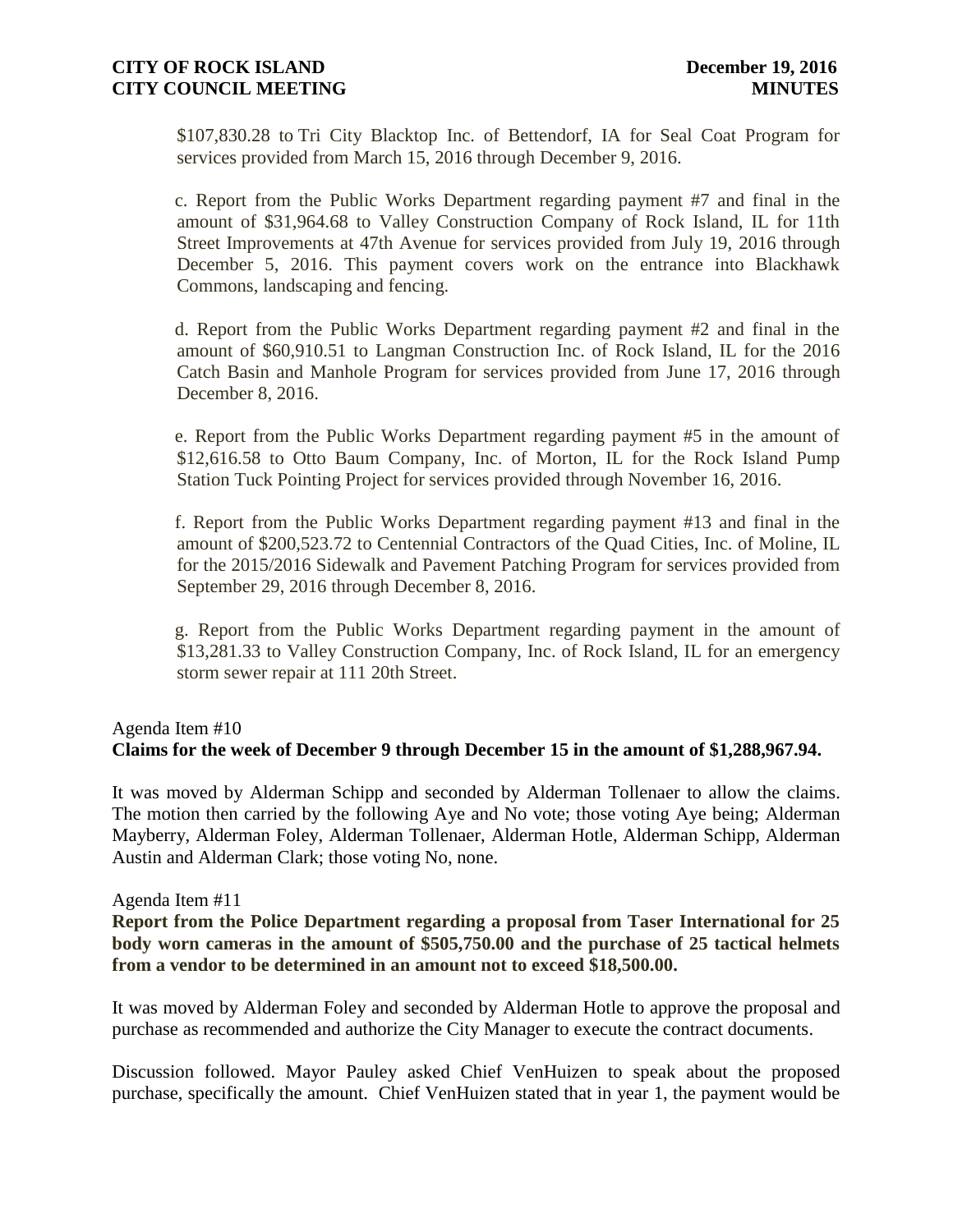\$165,000 for the equipment and tactical equipment; not the entire amount of \$505,750.00. He also said that in years 2 through 5, there would be a fee for maintenance and the ongoing contract. He emphasized that the contract is not being paid in full up front. Alderman Hotle asked the Chief if the City was not satisfied with the contracted services after the first year, can the City change the contract or is the City locked into the contract. Chief VenHuizen replied that it is a five year contract and the payments for years 2 through 5 cover the cloud storage and the Taser replacement plan. The Chief said he is very confident with the choice of Taser International for the contract. The department did its due diligence and looked at several vendors and different equipment. Chief VenHuizen stated that Taser International is the leader in body worn cameras and their equipment has ease of retrieval and cloud-based storage. The Chief clarified that the purchase is actually for 25 Axon Flex 2 cameras for the tactical team and 61 body worn cameras. Each patrol officer will have a body camera. Alderman Foley asked what other cities had body cameras. Chief VenHuizen replied that only Bettendorf and Hampton have purchased body cameras; it is a major expense. The Chief also said Rock Island will be in the forefront with body cameras. Council further discussed body worn cameras.

The motion carried by the following Aye and No vote; those voting Aye being; Alderman Mayberry, Alderman Foley, Alderman Tollenaer, Alderman Hotle, Alderman Schipp, Alderman Austin and Alderman Clark; those voting No, none.

#### Agenda Item #12

# **A Quad City Enterprise Zone intergovernmental agreement between the jurisdictions of the Cities of East Moline, Moline, Rock Island, Silvis, and the Village of Milan and Rock Island County for designating the multi-jurisdictional Enterprise Zone.**

It was moved by Alderman Hotle and seconded by Alderman Foley to approve the intergovernmental agreement as recommended and authorize the Mayor to execute the agreement. The motion carried by the following Aye and No vote; those voting Aye being; Alderman Mayberry, Alderman Foley, Alderman Tollenaer, Alderman Hotle, Alderman Schipp, Alderman Austin and Alderman Clark; those voting No, none.

#### Agenda Item #8

**An Ordinance authorizing the submission of applications to establish an enterprise zone encompassing contiguous portions of the Cities of Moline, East Moline and Silvis and the County of Rock Island and the Village of Milan pursuant to an intergovernmental agreement between the County of Rock Island and the Cities of Moline, East Moline and Silvis, the Village of Milan, Illinois and the City of Rock Island.** 

It was moved by Alderman Foley and seconded by Alderman Mayberry to consider, suspend the rules and pass the ordinance.

Alderman Hotle had commented earlier in the meeting on the good regionalism and working together for the new enterprise zone since the City of Rock Island enterprise zone had expired.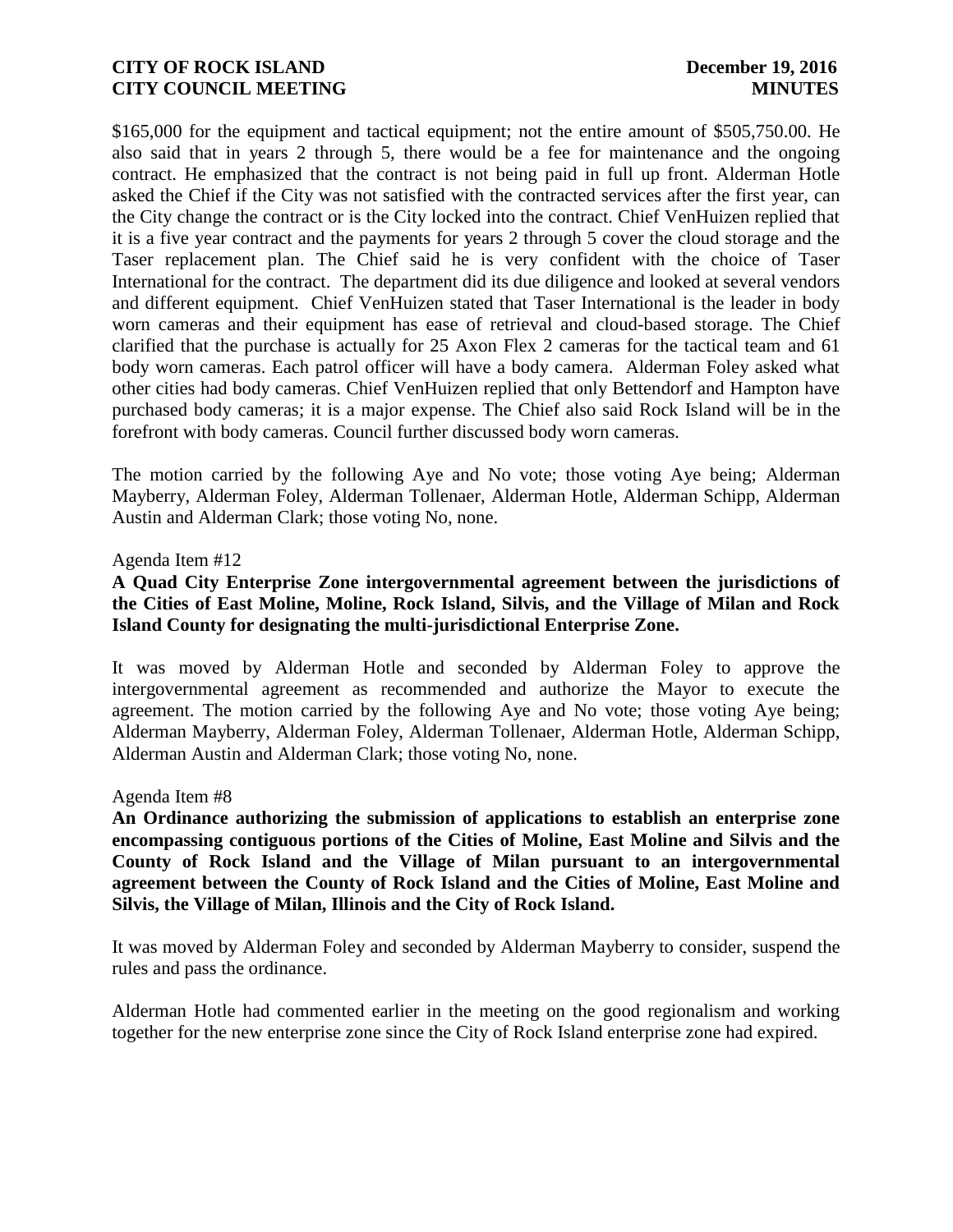The motion carried by the following Aye and No vote; those voting Aye being; Alderman Mayberry, Alderman Foley, Alderman Tollenaer, Alderman Hotle, Alderman Schipp, Alderman Austin and Alderman Clark; those voting No, none.

#### Agenda Item #13

**Report from the Community and Economic Development Department regarding a Special Ordinance amending a Special Ordinance amending Chapter 7, Article VI, Division IV, Section 7-184 of the Code of Ordinances by adding the residential districts R-3, R-4, R-5 and R-6 to permit urban chickens on all properties within those zones that contain only one (1) single family dwelling.**

It was moved by Alderman Schipp and seconded by Alderman Hotle to consider, suspend the rules and pass the ordinance.

Alderman Schipp thanked the staff for fixing the errors with the ordinance.

The motion carried by the following Aye and No vote; those voting Aye being; Alderman Foley, Alderman Tollenaer, Alderman Hotle, Alderman Schipp, Alderman Austin and Alderman Clark; those voting No, Alderman Mayberry.

#### Agenda Item #14

**Report from the Finance Department regarding the reallocation of CY 2016 CIP funds in the amount of \$5,641.42 for use by the Parks and Recreation Department to cover a portion of the cost of rebuilding the department's sprayer.**

It was moved by Alderman Hotle and seconded by Alderman Foley to approve the reallocation of CY 2016 CIP funds as recommended. The motion carried by the following Aye and No vote; those voting Aye being; Alderman Mayberry, Alderman Foley, Alderman Tollenaer, Alderman Hotle, Alderman Schipp, Alderman Austin and Alderman Clark; those voting No, none.

Agenda Item #15

**Report from the Finance Department regarding an adjustment to the CY 2016 Budget, recommending increasing the CIRLF Loan Fund (584) in the amount of \$90,000.00.**

It was moved by Alderman Tollenaer and seconded by Alderman Hotle to approve the budget adjustment as recommended. The motion carried by the following Aye and No vote; those voting Aye being; Alderman Mayberry, Alderman Foley, Alderman Tollenaer, Alderman Hotle, Alderman Schipp, Alderman Austin and Alderman Clark; those voting No, none.

#### Agenda Item #16

**Report from the Community and Economic Development Department regarding a proposed amendment to Appendix A, Article V and Chapter IV, Article III of the Code of Ordinances as it relates to the Board of Zoning Appeals.**

It was moved by Alderman Schipp and seconded by Alderman Hotle to table the item until there has been further discussion. The motion carried by the following Aye and No vote; those voting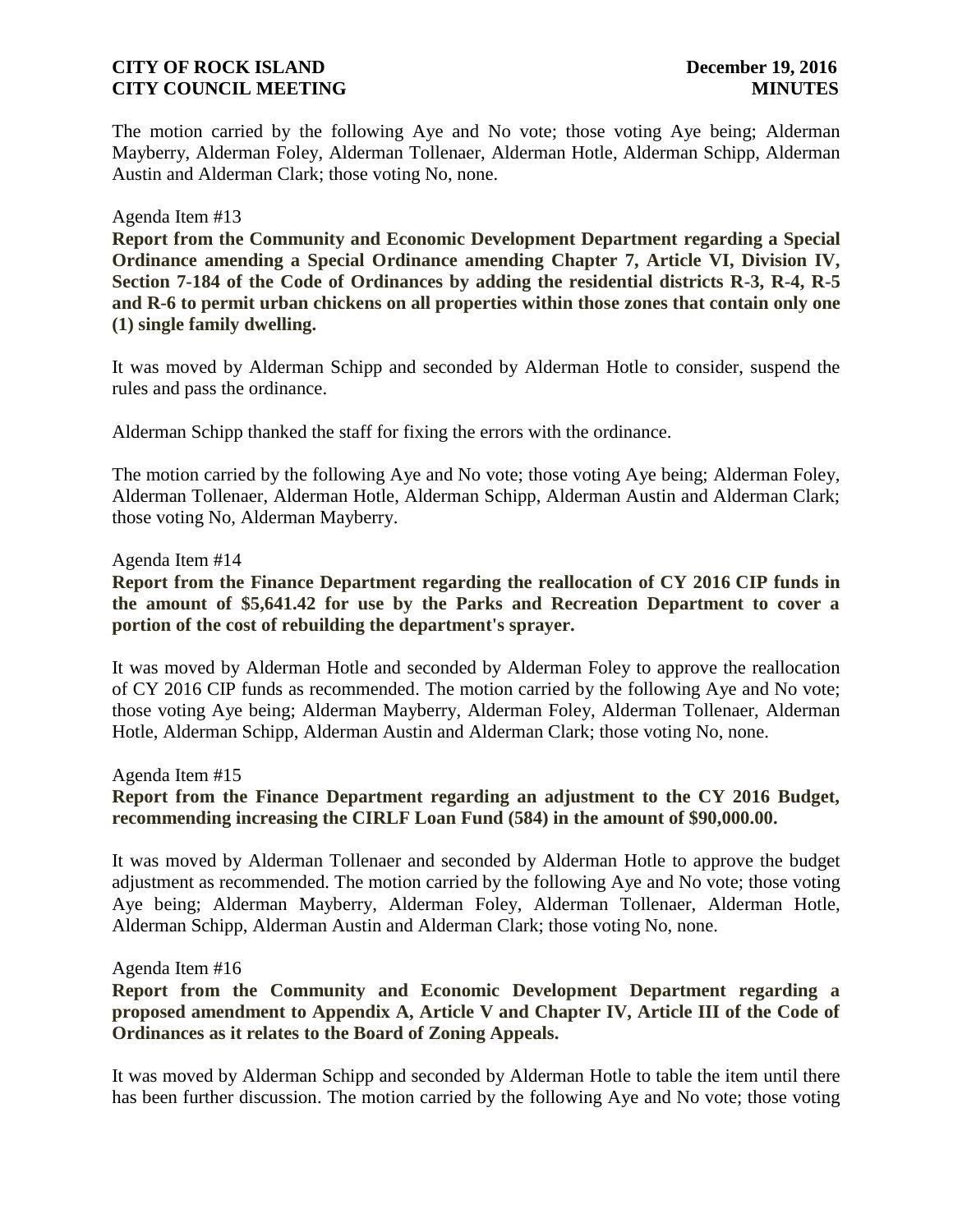Aye being; Alderman Mayberry, Alderman Foley, Alderman Tollenaer, Alderman Hotle, Alderman Schipp, Alderman Austin and Alderman Clark; those voting No, none.

City Clerk Aleisha Patchin read the following agenda item:

### Agenda Item #17 **Report from the Mayor regarding the appointment of Judith Gilbert as City Clerk to a four year term beginning December 31, 2016.**

It was moved by Alderman Tollenaer and seconded by Alderman Hotle to approve the appointment as recommended. The motion carried by the following Aye and No vote; those voting Aye being; Alderman Mayberry, Alderman Foley, Alderman Tollenaer, Alderman Hotle, Alderman Schipp, Alderman Austin and Alderman Clark; those voting No, none.

### Agenda Item #18 **Other Business**

Alderman Hotle said this was City Clerk Aleisha Patchin's last meeting. Ms. Patchin was Alderman Hotle's first boss at City Hall when she became the assistant to the City Clerk after college. Alderman Hotle said Aleisha Patchin was one of the best bosses she has ever had and the hardest working woman. She further stated that Ms. Patchin has served the City of Rock Island very well for 10 years and she will be missed. Alderman Schipp commented that when he first ran for office, Aleisha was very kind and supportive and believed in him. He also said she does so much silent work behind the scenes and the Council is very appreciative of all of her work. Mayor Pauley said he was on the hiring committee ten years ago when Aleisha Patchin was hired. He stated she has done an outstanding job, always there, early in the morning and late at night getting everything accomplished. Mayor Pauley said he wished her nothing but the best for the future.

Alderman Austin asked for clarification about the job vacancy for Family Advocate Manager. Jerry Jones, Martin Luther King Center Director, stated in 2017, the Center will have a new Family Advocacy Center that is funded by the Illinois Department of Children and Family Services to provide support and guidance for families at risk of being separated from their children; the goal is for the family to remain intact. Human Resources Director John Thorson explained that there are two positions to be filled: a Family Advocacy Manager and a Family Advocate.

Alderman Schipp voiced his displeasure at the Dispatch's reporting of last week's Council meeting and felt the headline was misleading. He read a letter from Stephanie Masson, Finance Director, to clarify the tax levy and the tax rate. Highlights of the letter were: "The City has maintained a level tax rate the last five years and has again adopted a property tax levy that maintains the same tax rate of 2.4002. The total 2016 tax levy, to be collected in 2017 is \$11,280,143 which is an increase of \$324,293 over the prior year. This 2.96% increase, reflects the County's estimate of the increase in total assessed valuation of properties in the City. The 2017 Budget Ordinance adopted by Council reflects \$136,155,482 in spending across 44 funds. After eliminating the transactions that represent activity between City funds, the total is